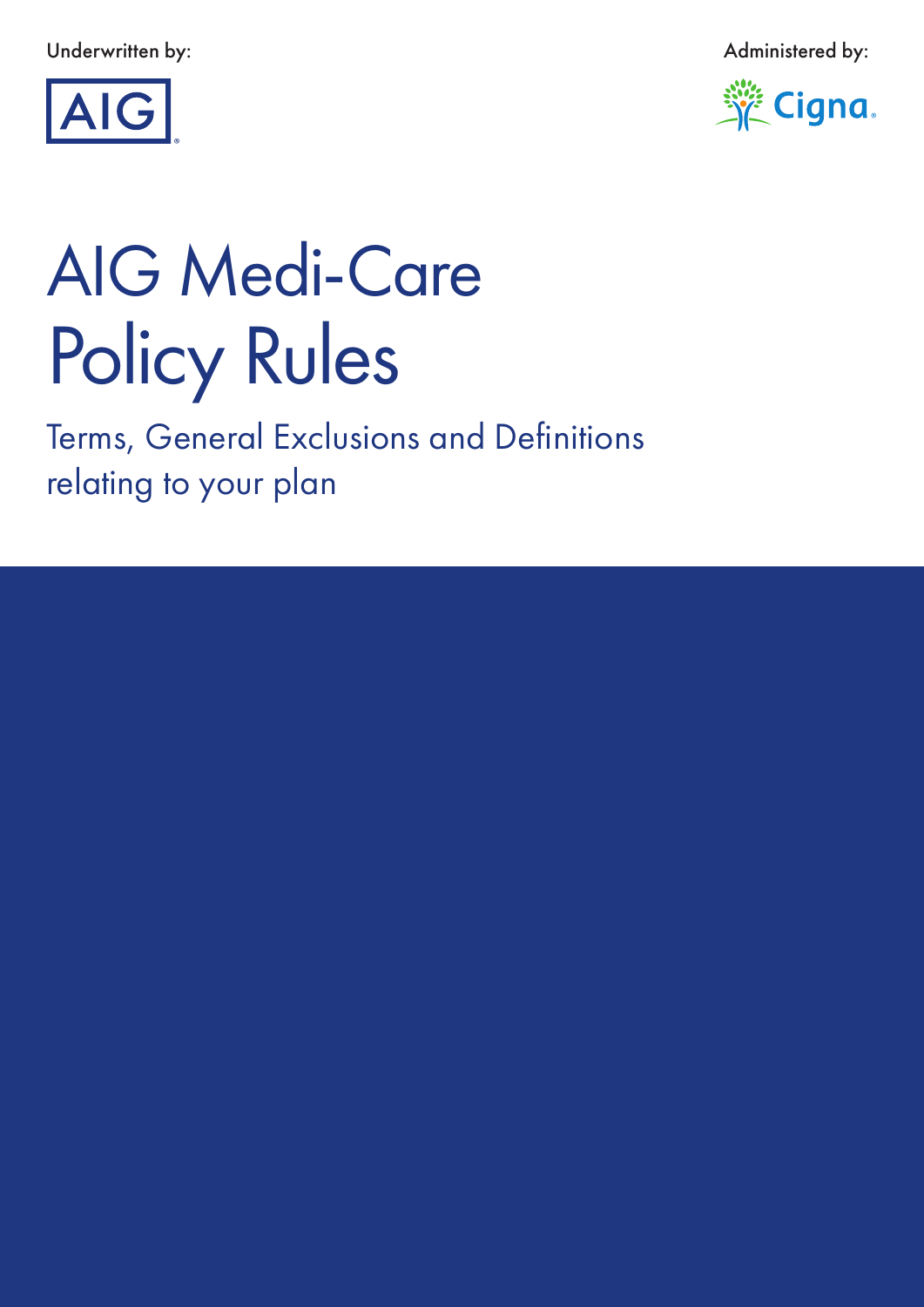# **Contents**

Please read these *Policy Rules* along with *your Certificate of Insurance*, *your* Customer Guide and *your application* as they all form part of *your* contract between *you* and *us*. If necessary seek expert advice should *you* need to determine if this *policy* is appropriate for *you*.

Words and phrases in *italics* have the meanings given to them in Section 3, 'Definitions'.

# Please see below where to find all of the important information in relation to your AIG Medi-Care plan.

#### **Legal and regulatory information**

- **How to contact us**
- **Section 1: General terms and conditions**
- Clause 1: Scope of cover and policy eligibility
- Clause 2: When does cover begin and end
- Clause 3: The information you give us
- Clause 4: Free look period
- Clause 5: Premium and other charges
- Clause 6: Termination
- Clause 7: Fraud
- Clause 8: Coverage options
- Clause 9: Deductible and Cost Share
- Clause 10: Adding or removing beneficiaries
- Clause 11: Changes to country of habitual residence, address and/or nationality
- Clause 12: How we will communicate with you
- Clause 13: Policy renewal
- Clause 14: Data protection
- Clause 15: Who can enforce this policy
- Clause 16: Our right to recovery from third parties
- Clause 17: Other insurance
- Clause 18: Changes to this policy
- Clause 19: Sanctions
- Clause 20. Pandemics, Epidemics and Infectious Illnesses
- **Section 2: General exclusions**
- **12 Section 3: Definitions**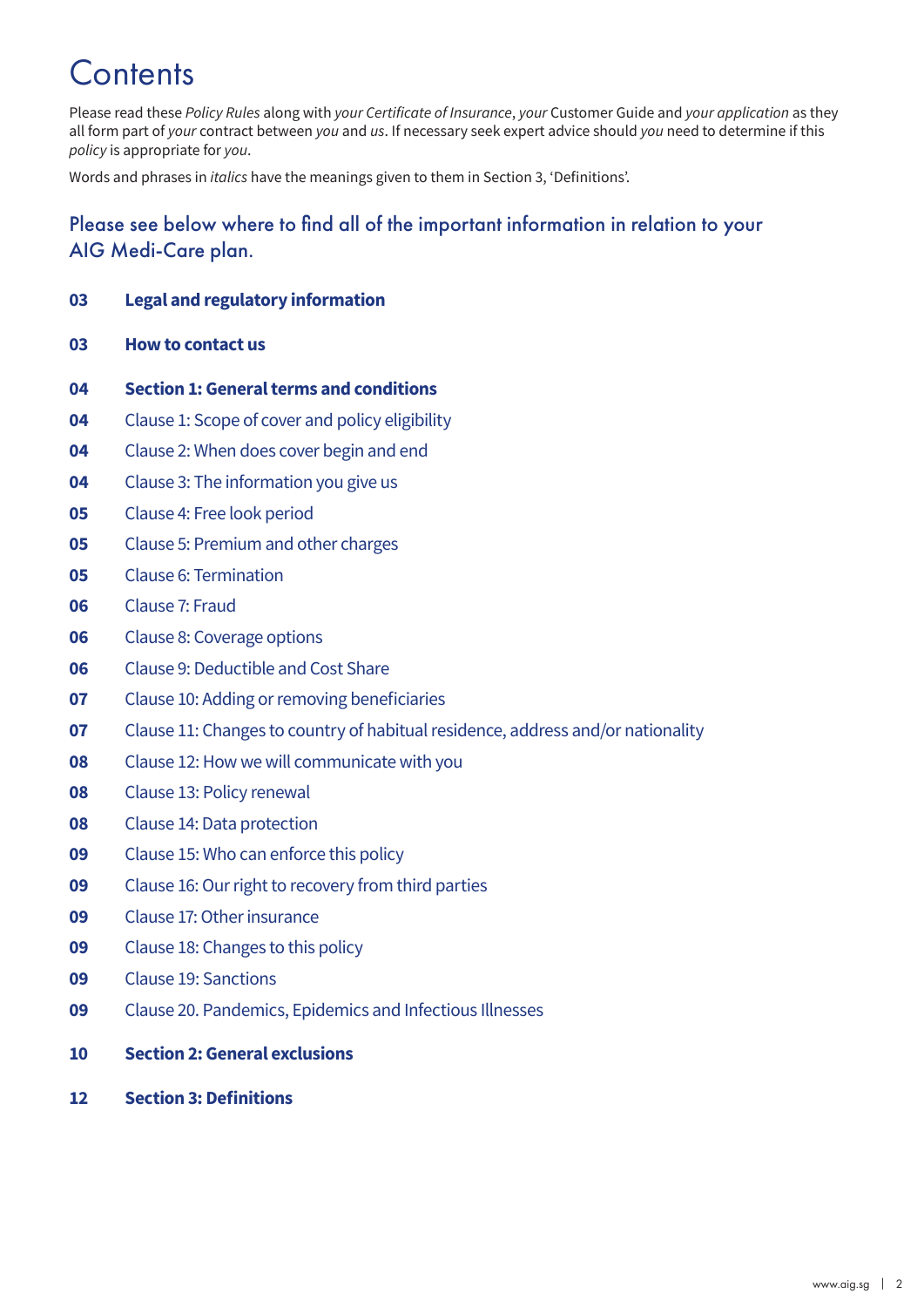*Your policy* is underwritten by **AIG Asia Pacific Insurance Pte. Ltd.**

**AIG Building 78 Shenton Way #09-16 Singapore 079120**

*Your policy* is administered by

**Cigna Europe Insurance Company S.A.-N.V. Singapore Branch Cigna Global Health Options 152 Beach Road The Gateway East #33-05/06 Singapore 189721**

This *policy* does not replace MediShield Life for Singapore Citizens or Permanent Residents. *You* may wish to take appropriate advice before stopping contributions to any state health insurance scheme of which *you* are a member.

This *policy* is governed by, and will be interpreted in accordance with, Singapore law.

Any disputes arising out of this *policy* shall first be referred to the Financial Industry Disputes Resolution Centre Ltd (FIDREC), where it falls within FIDREC's jurisdiction. If the dispute cannot be referred to or resolved by FIDREC, it shall be referred to and finally resolved by arbitration in Singapore in accordance with the Arbitration Rules of the Singapore International Arbitration Centre ("SIAC Rules") for the time being in force, which rules are deemed to be incorporated by reference in this clause. The Tribunal shall consist of one (1) arbitrator.

This *policy* is protected under the Policy Owners' Protection Scheme which is administered by the Singapore Deposit Insurance Corporation (SDIC). Coverage for *your policy* is automatic and no further action is required from *you*. For more information on the types of benefits that are covered under the scheme as well as the limits of coverage, where applicable, please contact AIG Asia Pacific Insurance Pte. Ltd. or visit the AIG, GIA or SDIC web-sites (**www.aig.sg** or **www.gia.org.sg** or **www.sdic.org.sg**).



To cancel this *policy*, please email *us* at: **AIGCustomerCare@Cigna.com**.

For full details, please see clause 6.5 of these *Policy Rules*. *You* will need to provide *your policy* number, full name and email address used in the *application* form.

In other circumstances *you* can call *Cigna's* Customer Care Team 24/7 on:

Singapore: **+65 6549 3188**

International: **+44 1475 333 420**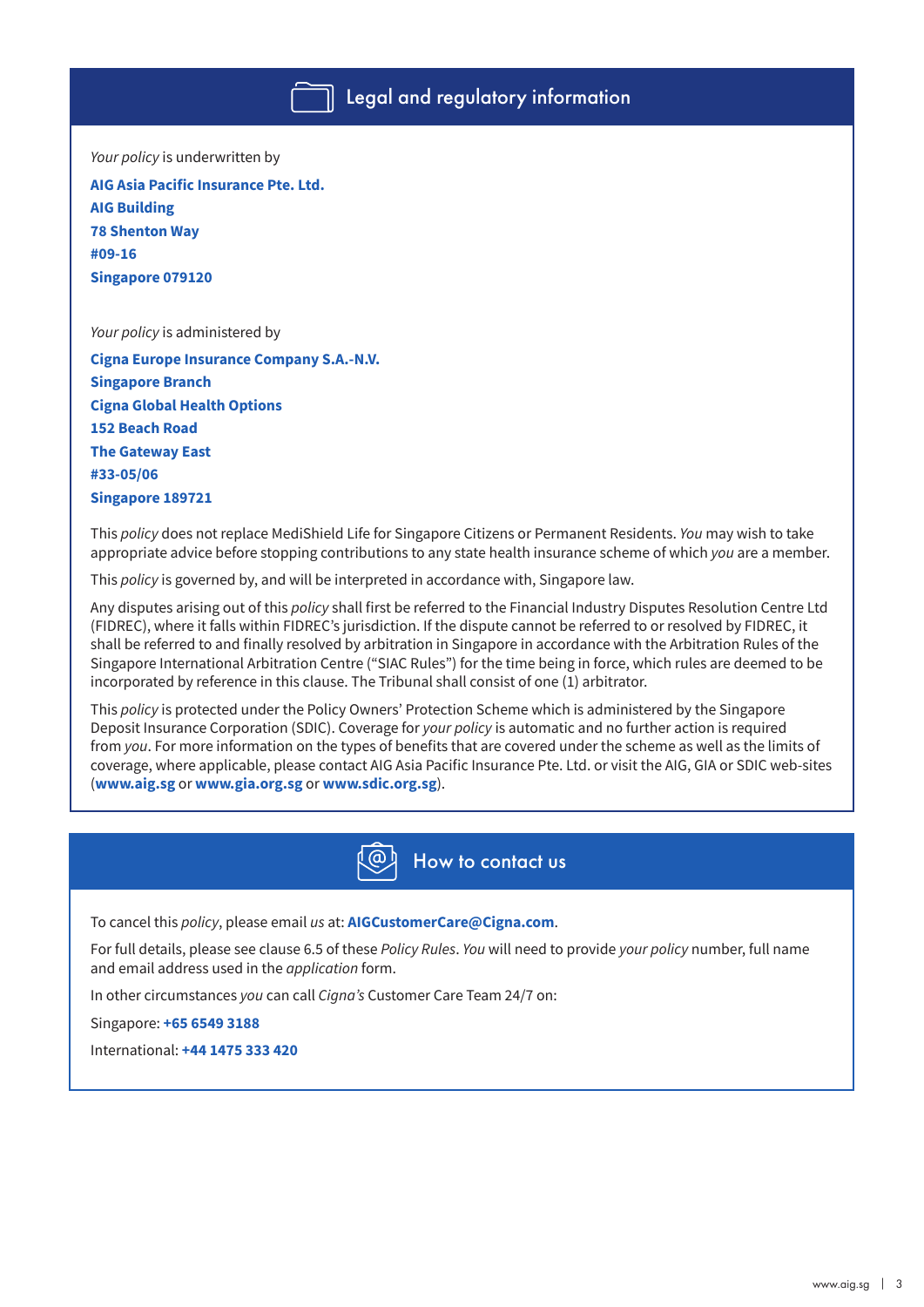# Section 1: General Terms and Conditions

# 1. Scope of cover and policy eligibility

#### 1.1

This *policy* is only offered to *beneficiaries* who are Singapore citizens and *expatriates* ordinarily resident in Singapore as defined in the First Schedule of the Insurance Act (Chapter 142). For *expatriates* the *policy* will only cover the costs of *treatment* in a *beneficiary's country of nationality* in circumstances where the *beneficiary* is temporarily resident in their *country of nationality*. Such circumstances may not exceed one hundred and eighty (180) days in aggregate per *period of cover*, and the *country of nationality* must be within the *selected area of coverage* (see clause 11 for full details).

For the avoidance of any doubt a Singaporean citizen shall not be subject to the one hundred and eighty (180) days rule during any period of time when they are habitually resident in Singapore, however if at any time a Singaporean citizen is considered as an *expatriate* then this limitation will apply.

#### 1.2

Subject to the terms, conditions, limits, exclusions (and special exclusions as detailed in *your Certificate of Insurance*, if applicable) of this *policy*, *we* will cover *you* for medical and related expenses relating to *medically necessary treatment* which is recommended by a *medical practitioner*, and provided within the *selected area of coverage* for *injury* and sickness. The *treatment* must occur during the *period of cover* and deductibles, cost shares and limits of cover may apply. In some circumstances *we* may, at *our* absolute discretion, agree to remove an exclusion if *you* pay an additional premium. This will be agreed at the time *you* purchase *your policy*.

#### 1.3

*You* must be eighteen (18) years old or over at the time of purchase in order to purchase this *policy*.

#### 1.4

If there are any changes that occur between *your application* and the *initial start date of your policy* and any information that *you* provided to *us* in *your application* changes during this period, *you* must let *us* know. *We* reserve the right to cancel the *policy* or apply any additional premiums or exclusions as a result of any change to *your* state of health which *you* have notified *us* of before the initial start date of the *policy*. If *you* fail to inform *us* of any change to *your* state of health during this period, *we* may treat this as misrepresentation, which could affect coverage under *your policy* or payment of claims.

#### 1.5

This *policy* will not cover any costs relating to *treatment* received before the cover starts, or after the cover ends (even if that *treatment* was approved by *us* before the cover ends).

#### 2. When does cover begin and end

#### 2.1

This *policy* is an annual contract. This means that, unless it is terminated earlier, the cover will end one (1) year after the *start date*.

#### 2.2

If this *policy* ends before the normal *end date*, any premium which has been paid in relation to the period after cover has ended will be refunded on a pro rata basis, so long as no claims have been made and no *guarantees of payment* have been put in place during the *period of cover*.

If the *policy* ends before the normal *end date* and *you* have made claims under it, *you* will be liable for the remainder of any premium in respect of the *policy* which are unpaid.

#### 2.3

If *you* die, cover will end for all *beneficiaries* unless a *beneficiary* contacts *us* within thirty (30) days of the date of death as shown in the Death Certificate. If any of the *beneficiaries* would like to continue coverage by becoming the *policyholder*, and subject to *our policy* terms, they must inform *us* within thirty (30) days and must provide *us* with a copy of the Death Certificate. If a *beneficiary* does not wish to continue coverage as the *policyholder*, all cover will end, and *we* will not make any payments in relation to *treatment* or services which are received on or after the date on which the cover ends.

## 3. The information you give us

In deciding whether to accept this *policy* and in setting the terms and premium, *we* have relied on the information that *you* have given to *us*. *You* must take care when answering any questions that *we* ask by ensuring that all information is accurate and complete.

If *we* determine on reasonable grounds that *you* deliberately or recklessly provided *us* with false or misleading information, it could adversely affect this *policy* and any claim. For example, *we* may:

- treat this policy as if it had never existed, refuse to pay all claims and return the premium paid. *We* will only do this if *we* provided *you* with insurance cover which we would not otherwise have offered;
- amend the terms of your insurance. *We* may apply these amended terms as if they were already in place if a claim has been adversely impacted by *your* carelessness; or
- terminate in accordance with 6.2. *We* will notify *you* in writing if any of the above circumstances occur.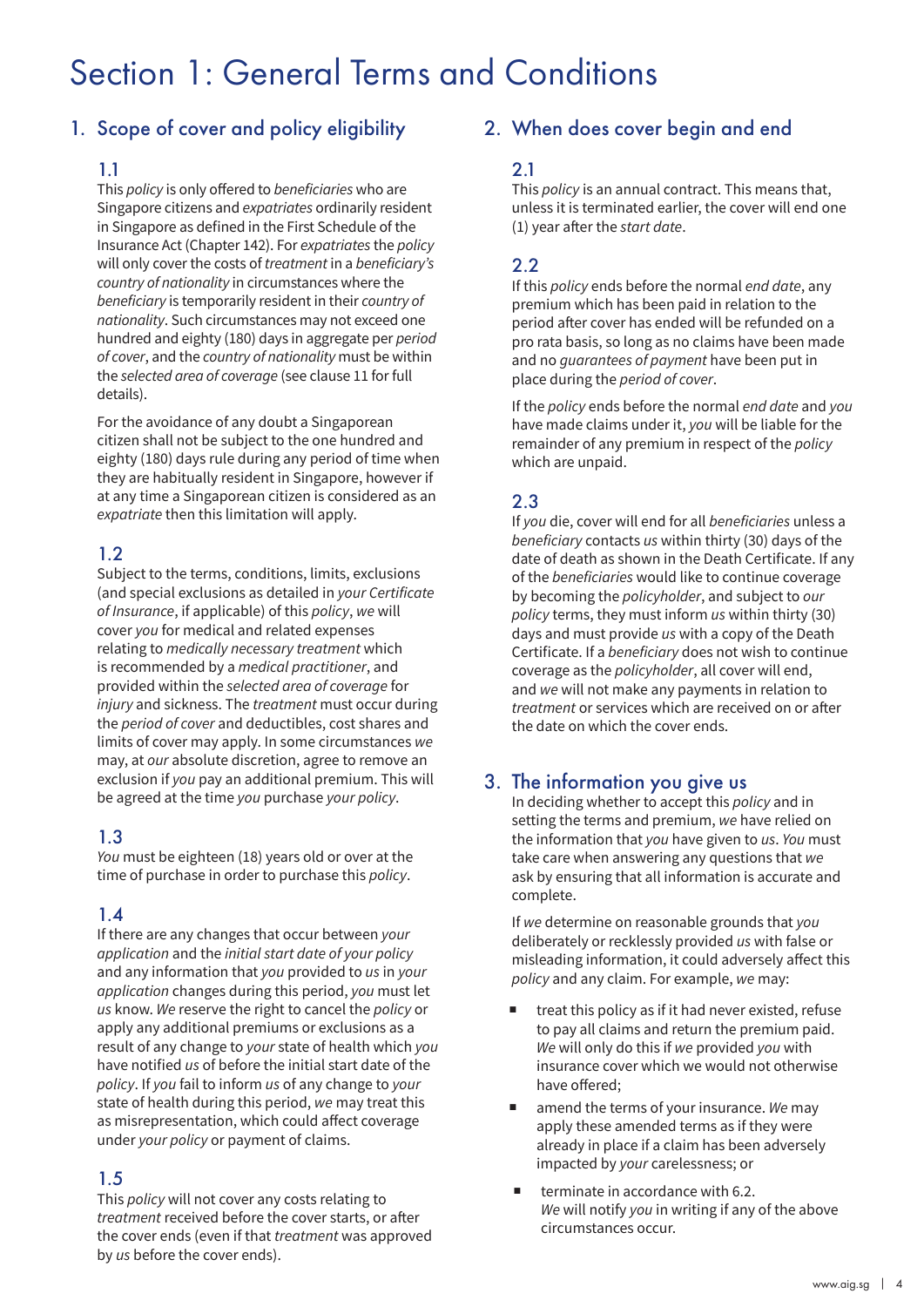If *you* become aware that information *you* have given *us* is inaccurate, *you* must inform *us* as soon as possible using one of the options in the 'How to contact us' section on page 3 of these *Policy Rules*.

#### 4. Free look period

*You* have a right to cancel *your policy* within fourteen (14) days from the date *you* receive this *policy*. If *you* wish to cancel this *policy* and *we* have not paid a claim or issued a *guarantee of payment*, *you* will receive a full refund of *your* premium. Alternatively, if *we* have paid a claim, or issued a *guarantee of payment*, *we* will not refund any premium which has been paid. To cancel this *policy*, please contact *us* using one of the options in the 'How to contact us' section on page 3 of these *Policy Rules*.

If *you* do not exercise *your* right to cancel this *policy*, it will continue in force and *you* will be required to make any premium payments that are due to *us*.

For *your* cancellation rights outside of the fourteen (14) day cooling off period, please refer to clause 6 of this *policy*.

# 5. Premium and other charges

#### 5.1

*Your Certificate of Insurance* sets out the premium and any other charges (such as taxes) which are payable, and states when they must be paid.

Payments must be made in the currency and in the manner detailed in *your Certificate of Insurance*.

#### 5.2

If *you*, or any *beneficiaries*, do not seek prior approval for *treatment* or receive *treatment* in the *USA* at a *hospital*, *clinic* or *medical practitioner* which is not part of the *Cigna* network, *we* may not pay for all of *your treatment*. Please see '*Your* Guide to Getting Treatment' on page 7 of the *Customer Guide* for the details of how *we* will calculate any reduction in the value of *your* claim. A list of *Cigna*'s network of *hospitals*, *clinics* and *medical practitioners* is available in *your* secure online Customer Area.

Please note, *we* may, at *our* sole discretion and without notification, make changes to the *Cigna* network from time to time by adding and / or removing *hospitals*, *clinics*, *medical practitioners* and pharmacies.

#### 5.3

If *you* do not pay premium and/or any other charges when they are due, *we* will notify *you* by email immediately and suspend *your policy* i.e. cover for all *beneficiaries* will be suspended. If payment is made, the *policy* will be reinstated. *We* will not approve *treatment* while the *policy* is suspended. *We* will not settle any claim while any payment to *us* is outstanding until the outstanding amount is paid.

If after thirty (30) days the amount is still outstanding, *we* will write to *you* informing *you* that the *policy* is

cancelled. The cancellation date shall take effect on the date when the first outstanding payment was due. If *you* settle the outstanding amount within thirty (30) days of when the first outstanding payment was due, *we* will reinstate *your* cover back to that date.

# 5.4

Subject to clause 13, *we* will inform *you* of the premium and any other charges which will apply during the next *period of cover*.

The premium and/or other charges will change each *period of cover*.

## 6. Termination

#### 6.1

Subject to any conflicting legal or regulatory requirements *we* will terminate this *policy* for all *beneficiaries* immediately if:

#### **6.1.1**

any premium or other charge (including any relevant tax) is not paid in full within thirty (30) days of the date on which it is due. *We* will give *you* written notice if *we* are going to terminate the *policy* for this reason;

#### **6.1.2**

it becomes unlawful for *us* to provide any of the cover available under this *policy* or *we* are required to terminate the *policy* in any particular jurisdiction or territory at the direction of a regulator or authority with competent jurisdiction; or

## 6.2

Subject to clause 3, *we* will terminate this *policy* with immediate effect if, *we*, at *our* sole discretion determine, on reasonable grounds, that *you* have, in the course of applying for the *policy* or when making any claim under it, withheld information or knowingly or recklessly provided information which *you* know or believe to be untrue or inaccurate or failed to provide information which *we* have asked for, including medical information.

#### 6.3

Subject to clause 11, *we* may terminate this *policy* if any *beneficiary* ceases to be an *expatriate* whether as a result of a change to a *beneficiary's country of nationality* or *country of habitual residence*.

#### 6.4

If *we* are no longer in the market to sell the *policy* or suitable alternative in *your* geographical area, *we* will notify *you* at least one (1) month before the *end date*  to advise *you* that the *policy* will be terminated (and therefore unable to be renewed) with effect from the *end date*.

#### 6.5

If *you* want to terminate this *policy* and end cover for all *beneficiaries*, *you* may do so at any time by giving *us* at least seven (7) days' notice in writing. Please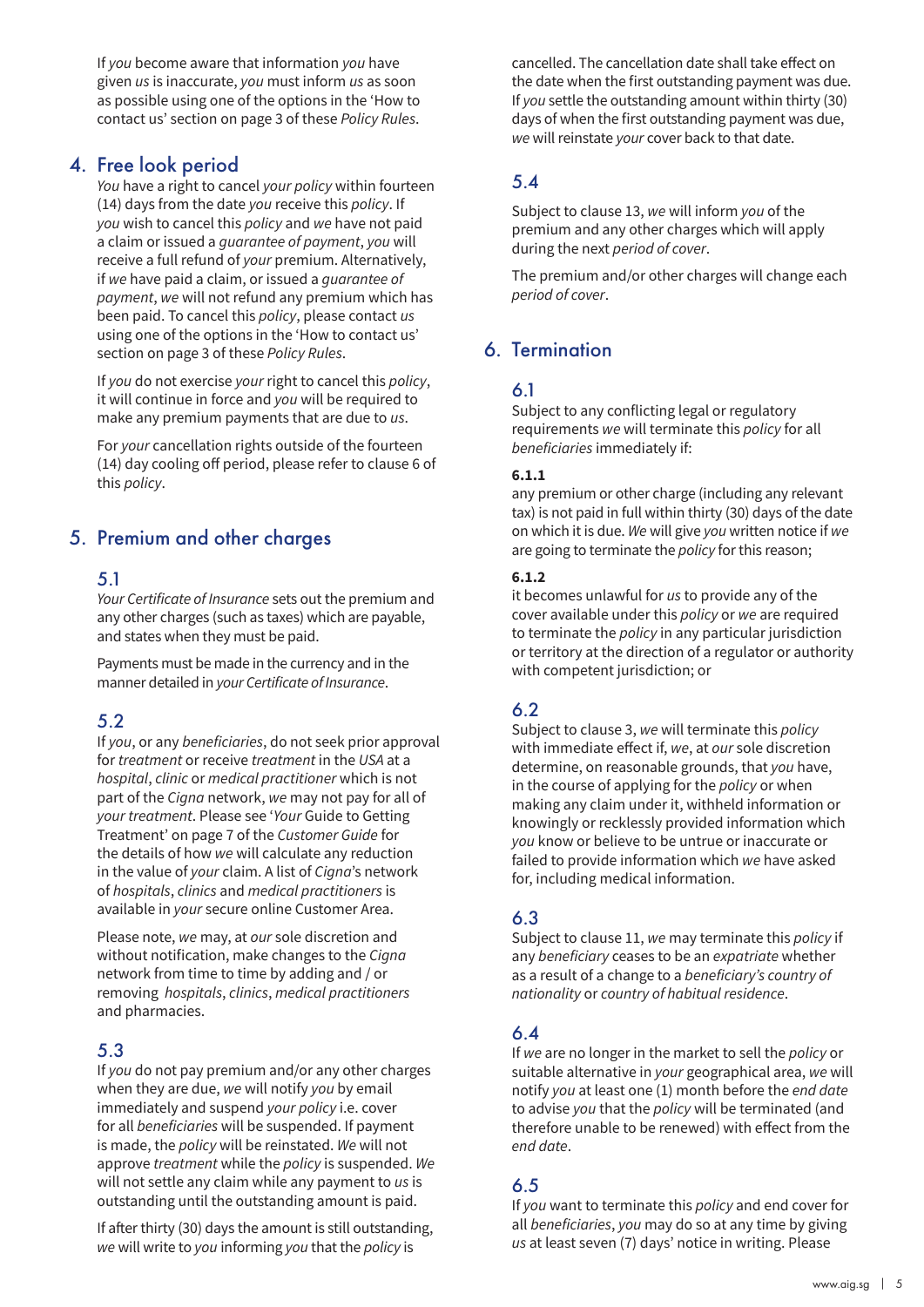write to *us* using one of the options in the 'How to contact *us*' section on page 3 of these *Policy Rules*.

#### **6.5.1**

*If the policy is terminated in accordance with clause 6.5, before the end date, and we have paid a claim or issued a guarantee of payment during the period of cover, you will be liable for the remainder of any premiums in respect of the policy which are unpaid.* 

#### 6.6

In relation to the period after *your* cover has ended, unless *your policy* is terminated in accordance with clause 6.2 and/or clause 7, then any premium which has been paid in relation to the period after cover has ended will be refunded to the extent that it does not relate to a period of time in which *we* have provided cover, so long as *we* have not paid any claim, or issued any *guarantee of payment* during the *period of cover*.

## 6.7

If *treatment* has been authorised, *we* will not be held responsible for any *treatment* costs if the *policy* ends or a *beneficiary* leaves the *policy* before *treatment* has taken place.

# 7. Fraud

#### 7.1

If a *beneficiary* makes a fraudulent claim under this *policy*, *we*:

- i. are not liable to pay the claim;
- ii. may recover from the *beneficiary* any sums paid by *us* in respect of the claim; and
- iii. may give notice to the *beneficiary* and treat the contract as having been terminated with effect from the time of the fraudulent act.

#### 7.2

If *we* exercise *our* right under clause 7.1 (iii) above:

- i. *we* shall not be liable to the *beneficiary* in respect of a relevant event occurring after the time of the fraudulent act. A relevant event is whatever gives rise to *our* liability under this *policy* (such as the occurrence of a loss, the submission of a claim, or the notification of a potential claim); and
- ii. *we* do not need to return any of the premium paid.

#### 7.3

If this *policy* provides cover for any *beneficiary* other than *you*, and a fraudulent claim is made under this *policy* on behalf of a *beneficiary* other than *you*, we may exercise the right set out in clause 7.1 above as if there were an individual insurance contract between *us* and that *beneficiary*. However, the exercise of any of those rights shall not affect the cover provided under the contract for any other *beneficiary*.

# 8. Coverage options

#### 8.1

If a *beneficiary* does not have cover under the International Outpatient, International Evacuation & Crisis Assistance Plus™, International Health and Wellbeing or International Vision and Dental options, *we* will not pay for any of the *treatments* which are available under those options.

#### 8.2

Coverage options cannot be changed at *your* request during the *period of cover* and can only be made upon renewal. If *you* want to add or remove coverage options, or reduce *your* deductible, cost share or out of pocket maximum, *we* may ask *you* to complete a new medical history questionnaire, and *we* may apply new special restrictions or exclusions on the new coverage options. *You* should let *us* know in writing at least seven (7) days before the *annual renewal date*.

# 9. Deductible and Cost Share

#### 9.1

If *you* have selected a deductible on the International Medical Insurance plan and/or International Outpatient option (if applicable), *you* will be responsible for paying the deductible amount directly to the *hospital*, *clinic*, *medical practitioner* or pharmacy. *We* will let *you* know what this amount is.

*We* will reduce the amount which *we* will pay towards the cost of *treatment* in respect of each claim which is made under the International Medical Insurance or International Outpatient option (if applicable) by the amount of any deductible until the deductible for the *period of cover* is reached.

## 9.2

If *you* have selected a cost share on the International Medical Insurance plan and/or International Outpatient option (if applicable), *we* will reduce the amount *we* pay towards the cost of *treatment* by that cost share percentage. *You* will be responsible for paying the cost share directly to the *hospital*, *clinic*, *medical practitioner* or pharmacy. The amounts *you* pay are subject to the capping effect of the applicable out of pocket maximum.

## 9.3

Only amounts *you* pay related to the cost share on the International Medical Insurance and/or International Outpatient option are subject to the capping effect of the out of pocket maximum. The following are not subject to the out of pocket maximum:

- Any amounts *you* pay due to a deductible;
- Due to exceeding limits of cover;
- For *treatment* not covered by the International Medical Insurance plan or International Outpatient option; or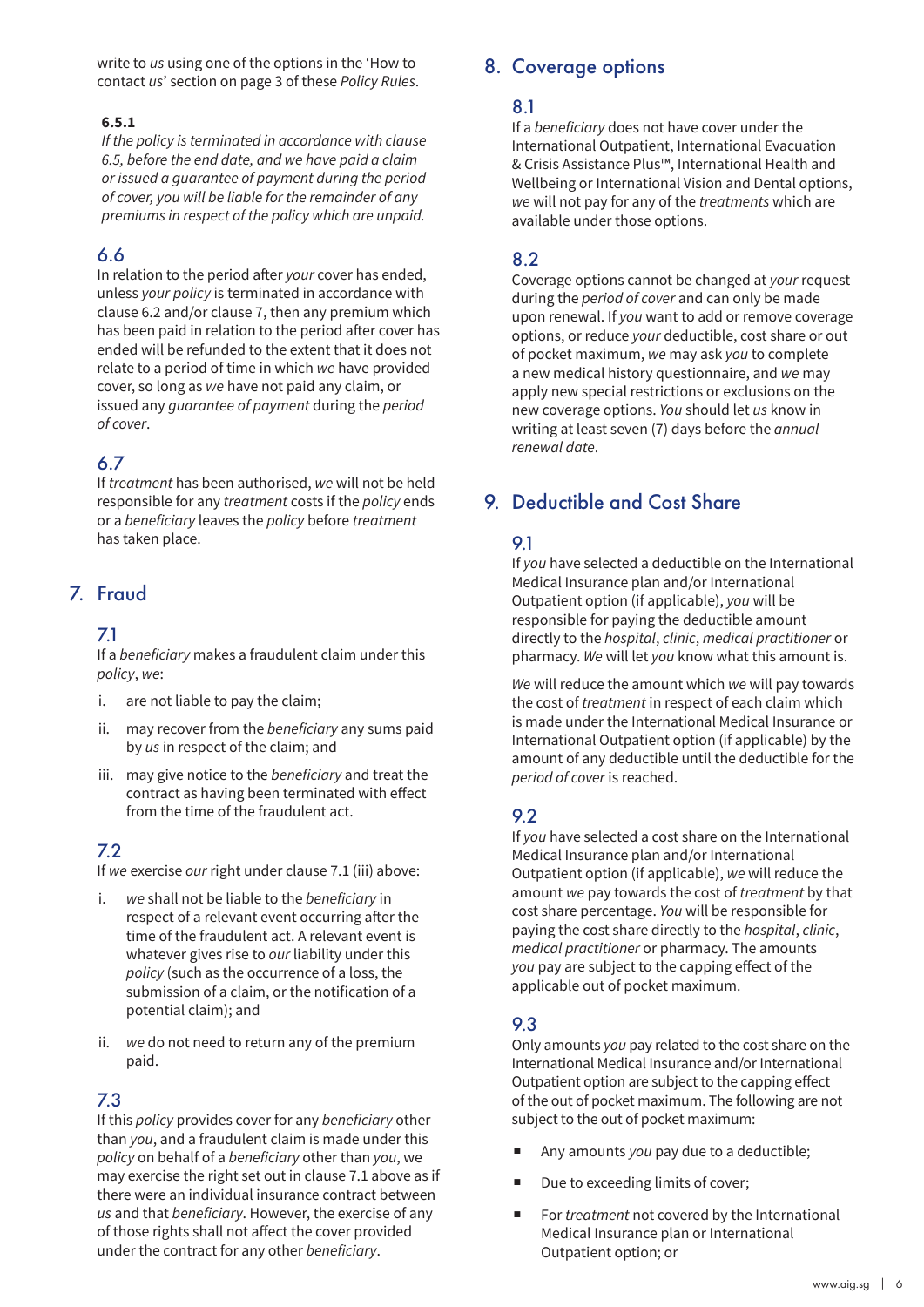Due to penalties for not obtaining prior approval or using out of network providers in the *USA*.

Any amounts *you* pay to the deductible, cost share and out of pocket maximum where applicable, apply separately to each *beneficiary*, each coverage option and each *period of cover*.

#### 9.4

No deductible applies to 'Inpatient cash benefit' or 'Newborn Care' benefit.

# 10. Adding or removing beneficiaries

#### 10.1

Unless there has been a relevant *qualifying life event*, *you* cannot add or remove a *beneficiary* during the *policy* year. A *beneficiary* can only be added or removed if *you* are renewing the cover at the end of an annual *period of cover*.

## 10.2

If *you* would like to add a new *beneficiary* on this basis, *you* must send *us* a completed *application* for that person. Acceptance of any new *beneficiary* is at *our* sole discretion. *We* will advise *you* of any special conditions or exclusions and any additional premium that will apply to the offer of cover. Cover for any new *beneficiary* will begin from the date on which *you* confirm *your* acceptance. *We* will send *you* an updated *Certificate of Insurance* confirming that the new *beneficiary* has been added.

## 10.3

If a *beneficiary* gives birth, *you* may apply to add the newborn as a *beneficiary* to *your* existing plan.

#### **10.3.1**

If at least one (1) parent has been covered by the *policy* for a continuous period of twelve (12) months or more prior to the newborns birth, *we* will not require information about the newborn's health or a medical examination if an *application* is received by *us* to add the newborn to the *policy* within thirty (30) days of the newborn's date of birth. However, if an *application* is received by *us* more than thirty (30) days after the newborn's date of birth, the newborn will be subject to medical underwriting.

#### **10.3.2**

If neither parent has been covered by the *policy* for a period of twelve (12) consecutive months or more prior to the newborn's birth, the newborn will be subject to medical underwriting, and *you* can submit an *application* to add the newborn.

## 10.4

If medical underwriting is required for the newborn, *we* will then tell *you* whether *we* will offer cover to the newborn and, if so, any special conditions and exclusions which would apply. Cover will begin no sooner than the date *you* accept *our* offered terms.

*We* will send *you* an updated *Certificate of Insurance* confirming that the new *beneficiary* has been added. Please refer to the 'Newborn Care' benefit in *your* Customer Guide for further details.

# 11. Changes to country of habitual residence, address and/or nationality

## 11.1

If any *beneficiary* changes their *country of habitual residence you* must inform *us* as soon as practicable and in any event within thirty (30) days. *We* reserve the right to ask *you* for further information about a change in *your* or any other *beneficiary's country of habitual residence* from time to time. Note that any change to *your* or any other *beneficiary's country of habitual residence* may result in an increase to *your* premium or additional tax becoming payable, meaning *you* may have to make an additional payment of premium. If the premium increases, *we* will give *you* the right to cancel the *policy*, in accordance with clause 6.5, in which case clauses 6.5.1, 6.6 and 6.7 will apply.

# 11.2

For *expatriates*, *we* reserve the right to review all claims submitted by *beneficiaries* in their *country of nationality* and in circumstances where *we* know or reasonably believe the *beneficiary* is or intends to be resident in their *country of nationality* in excess of one hundred and eighty (180) days in aggregate per *period of cover*. In such circumstances *we* may no longer consider that *beneficiary* to be an *expatriate* as they have returned to their *country of nationality* for a sustained period and *we* may refuse payment of any claim or issuance of a *guarantee of payment*.

## 11.3

*We* reserve the right to terminate this *policy* in accordance with 6.3.

## 11.4

If any *beneficiary* ceases to be an *expatriate* whether as a result of a change to a *beneficiary's country of nationality* or *country of habitual residence*, then *you* can either:

#### **11.4.1**

leave the *policy* in force for the remainder of the *period of cover*. *You* must inform *us* upon renewal if *you* cease to be an *expatriate* and *we* will determine if *we* can continue to provide *your* cover; or

#### **11.4.2**

terminate the *policy* by giving written notice with the effect that cover will end for all *beneficiaries*. Any premium which has been paid in relation to the period after termination will be refunded to the extent that it does not relate to a period of time in which *we* have provided cover, so long as *we* have not paid claims or issued any *guarantees of payment* during the *period of cover*.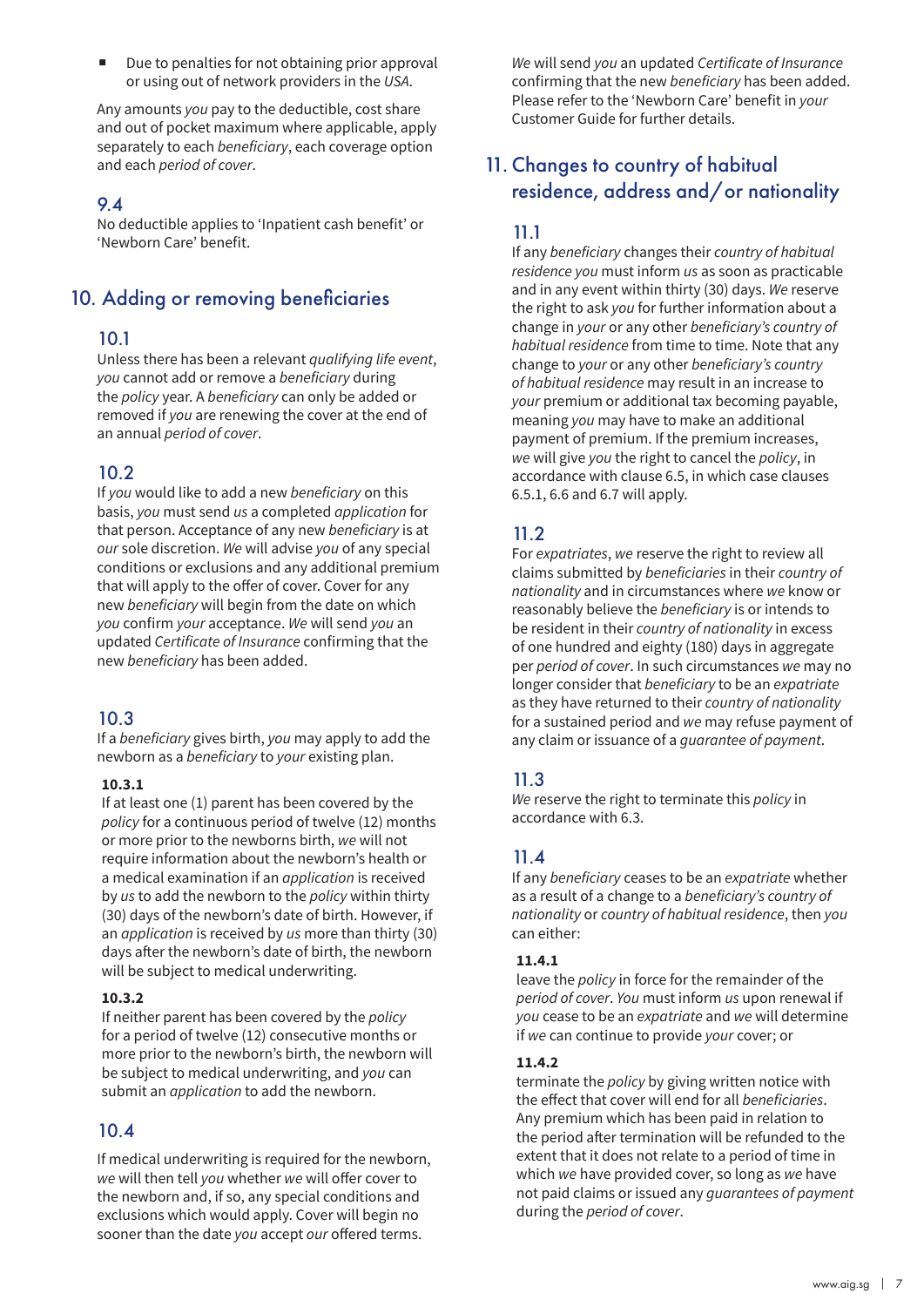## 12.How we will communicate with you

*We* will send any communication and notices in relation to this *policy* electronically to the email address *you* have provided, and *we* will place your *policy documents* in *your* secure online Customer Area.

# 13.Policy renewal

#### 13.1

If *we* determine to renew, *we* will write to *you* at least one (1) calendar month before the *end date* to invite *you* to renew on the terms *we* offer *you*. *We* will inform *you* of any changes to the *policy* and premium for the forthcoming *period of cover*. If local law and/ or regulation dictates, *we* may be required to offer *you* an alternative health plan.

Subject to clause 7, any decision by *us* not to renew shall not be based on *your* claims history or any illness, *injury* or condition suffered by any *beneficiaries*.

#### 13.2

If *you* accept the invitation to renew, please ensure *you* have read and understood the *policy documents* for the forthcoming period of cover. *Your* cover will be renewed for another twelve (12) months.

#### 13.3

If *you* do not want to renew *your* cover, *you* must let *us* know in writing at least seven (7) days before *your policy end date*.

#### **13.3.1**

If *you* do not renew *your* cover, any *beneficiaries* who have been covered under the *policy* can apply for their own cover. *We* will consider their *applications* individually, and inform them whether, and on what terms, *we* are willing to offer them such cover.

#### 13.4

If *you* would like to add or remove coverage options, *you* must let *us* know in writing at least seven (7) days before your *annual renewal date*. *We* may apply new special restrictions, exclusions and/or adjust premium. If *we* do so *we* will send *you* an updated *Certificate of Insurance*.

## 13.5

If any special exclusion(s) have been applied to any *beneficiary* there may be occasions when *we* can review them at a future *annual renewal date*, to consider whether *we* are willing to remove the exclusion. If this is the case, *we* will show the exclusions review date in the *Certificate of Insurance*. At such date, *we* will also review the additional premium (if any) which *we* may have applied to cover a condition.

*You* should contact *us* upon receipt of the renewal notification, and at least fourteen (14) days before the *annual renewal date* if there is an exclusion which is due for review at that date.

*We* will then advise *you* of changes (if any) we have made and, where appropriate, issue an amended *Certificate of Insurance*. Amendments will be effective from the relevant *annual renewal date*. *We* do not guarantee that any special exclusion(s) or additional premium will be removed on renewal.

# 14. Data protection

*You* have agreed and consented that *we* may collect use and process *your* personal information (whether obtained in the *Application* Form or otherwise obtained) and disclose such information (whether in or outside of Singapore) to the following:

- (a) *Our* group companies;
- (b) *Our* (or *our* group companies') service providers, reinsurers, agents, distributors, business partners;
- (c) brokers, *your* authorized agents or representative, legal process participants and their advisors, other financial institutions;
- (d) governmental / regulatory authorities, industry associations, courts, other alternative dispute resolution forums,

for the purpose stated in *our* Data Privacy Policy which include:

- i. Processing, underwriting, administering and managing *your* relationship with *us*;
- ii. Audit, compliance investigation and inspection purposes and handling regulatory governmental enquiries;
- iii. Compliance with legal or regulatory obligations, risk management procedures and *our* internal policies;
- iv. Managing *our* infrastructure and business operations; and
- v. Carrying out market research and analysis and satisfaction surveys.

Note: Please refer to the full version of *our* Data Privacy Policy found at **http://aig.sg/privacy**.

If *you* have not opted out, *you* have also consented to *us*, *our* group companies, service providers and business partners using, processing and disclosing *your* personal information to:

- (e) Enroll *you* in contests, prize draws and similar promotions
- (f) Contact *you* to market other insurance and/or *our*, *our* group companies and/or *our* business partners financial product and/or services

If *you* have any questions about *our* collection, use and disclosure of personal information, *You* may contact *our* Data Protection Officer at **Singaporedataprotectionofficer@aig.com**.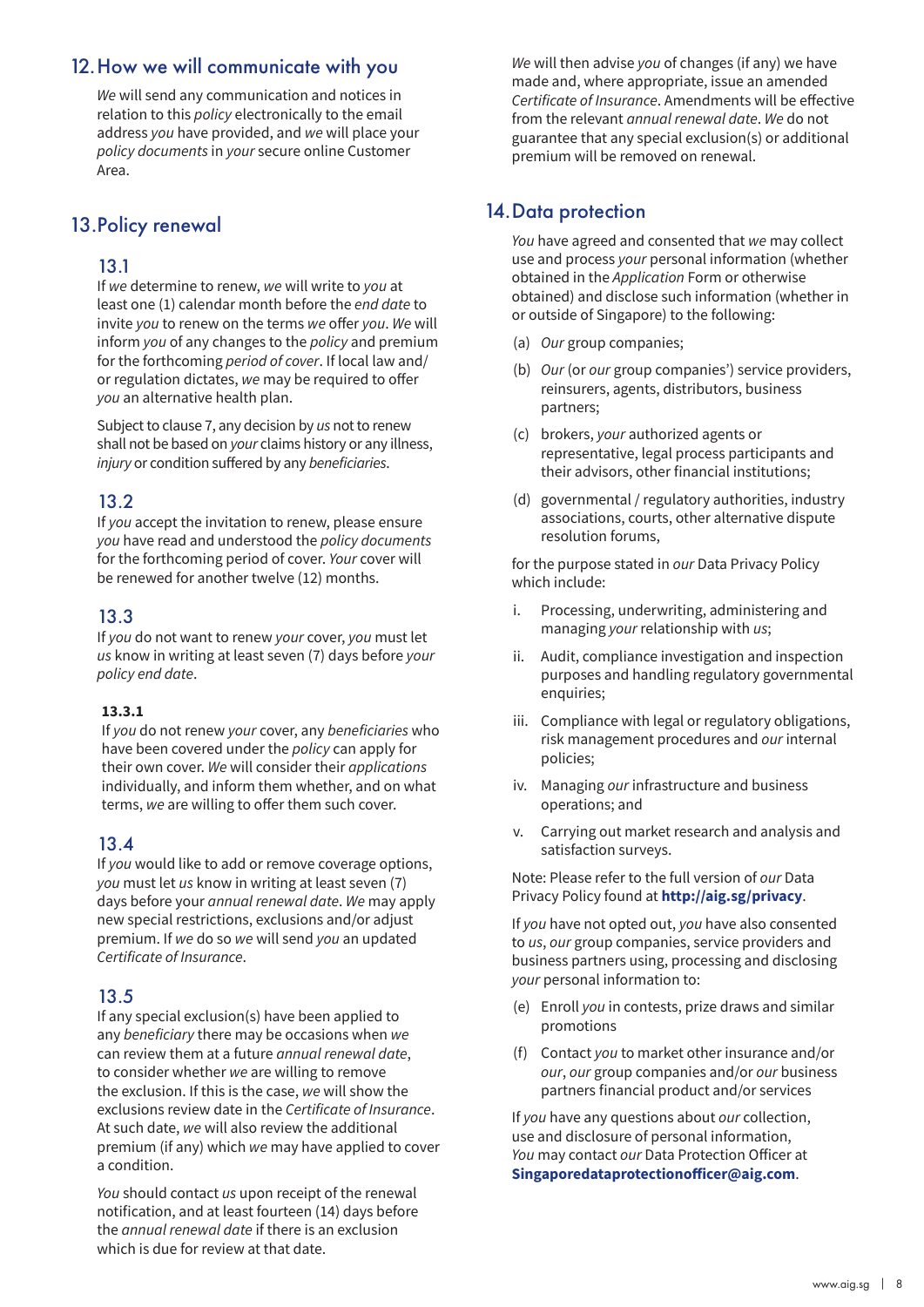# 15.Who can enforce this policy

Only *we* and *you* have legal rights in connection with this insurance. A person who is not a party to this *policy* has no rights under the Contracts (Rights of Third Parties) Act, Cap. 53B to enforce any of the terms and conditions of this *policy*.

# 16.Our right to recovery from third parties

If a *beneficiary* requires *treatment* as a result of an accident or deliberate act for which a third party is at fault, *we* (or any person or company *we* nominate) will take on that *beneficiary's* right to recover the cost of that *treatment* from the third party at fault (or their insurance company). If *we* ask a *beneficiary* to do so, he or she must take all steps to include the amount of benefit claimed from us under this *policy* in any claim against the person at fault (or their insurance company).

The *beneficiary* will need to sign and deliver all documents or papers and take any other steps *we* require to secure *our* rights. The *beneficiary* must not take any action which could damage or affect these rights. *We* can take over and defend or settle any claim, or prosecute any claim, in a *beneficiary's* name for *our* own benefit. *We* will decide how to carry out any proceedings and settlement.

## 17. Other Insurance

If another insurer also provides cover, *we* will negotiate with them as regards to who pays what proportion of any claim. If a *beneficiary* is covered by other insurance, *we* may only pay part of the cost of *treatment*. If another person, organisation or public programme is responsible for paying the costs of *treatment*, *we* may claim back any of the costs *we* have paid.

# 18.Changes to this policy

#### 18.1

No person has the authority to change this *policy* or to waive any of its provisions on *our* behalf, for example, sales representatives, brokers and other intermediaries cannot vary or extend the terms of the *policy*.

## 18.2

*We* reserve the right to make any changes to this *policy* that are necessary to comply with any changes to relevant laws and regulations. If this happens, *we* will write to *you* and tell *you* of the change.

## 19. Sanctions

The *insurer* shall not be deemed to provide cover and the *insurer* shall not be liable to pay any claim or provide any benefit hereunder to the extent that the provision of such cover, payment of such claim or provision of such benefit would expose the *insurer*, its parent company or its ultimate controlling entity to any sanction, prohibition or restriction under United Nations resolutions or the trade or economic sanctions, laws or regulations of the European Union or the United States of America.

# 20.Pandemics, Epidemics and Infectious Illnesses

#### 20.1

*We* will cover *medically necessary treatment* for disease or illness resulting from a pandemic, epidemic or outbreak of infectious illness, as defined by the World Health Organisation (WHO). The *medically necessary treatment* and related medical conditions will be covered on an *inpatient*, *daypatient* and *outpatient* (if the International Outpatient option has been selected) basis as per the benefits of the plan selected and according to the terms of the *policy*. Where prescribed drugs cannot be accessed in the *beneficiary's* current location as a result of a pandemic, epidemic or outbreak of infectious illness, *we* will cover the shipment cost in addition to the cost of the prescribed drugs under the term of the prescribed drugs and dressings outpatient benefit.

## 20.2

*We* will cover *medically necessary* testing for pandemic, epidemic or outbreak of infectious illness, on an *outpatient* basis, in line with *policy* coverage for diagnostics for other illnesses, and according to the World Health Organization (WHO) guidelines.

## 20.3

When an approved vaccine becomes available in a location through the Community Health Assist Scheme (CHAS) or governmental agency, then *we* recommend that local government advice is followed and the local health system or government programme is accessed where available. If the vaccine needs to be delivered in an authorised private setting, and *your* selected plan includes coverage for clinically appropriate vaccines, then the vaccine will be covered according to the terms of the *policy*, and subject to the appropriate local regulatory authorities deeming the vaccine to be safe and efficient in the country where it will be administered.

*We* cannot guarantee the availability of a vaccine in any location and *we* cannot control how or when any vaccine is distributed.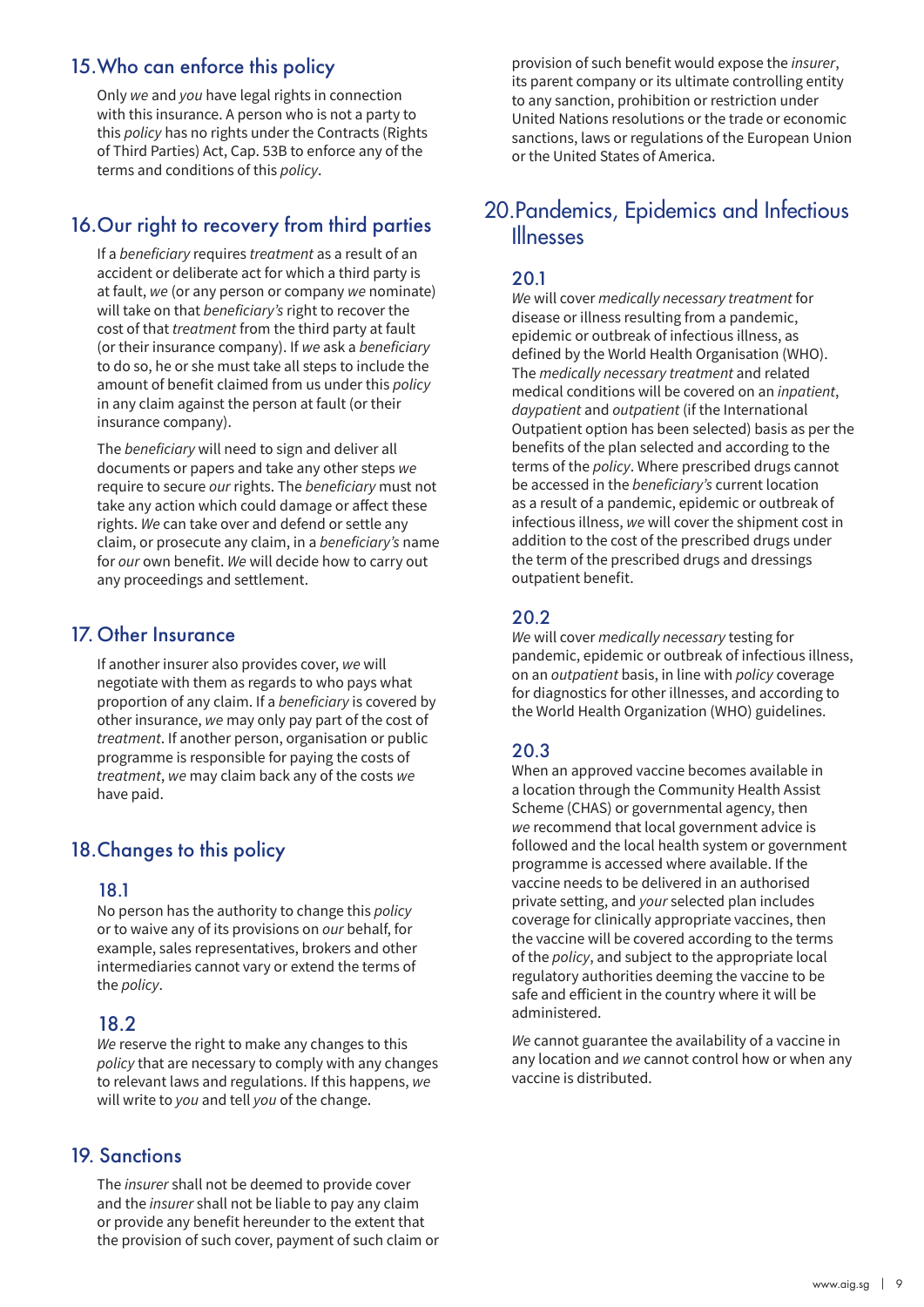# Section 2: General Exclusions

*We* will not offer cover or pay claims when it is illegal for *us* to do so under applicable laws. Examples include but are not limited to, exchange controls, local licensing regulations or trade embargo.

The *insurer* shall not be deemed to provide cover and the *insurer* shall not be liable to pay any claim or provide any benefit hereunder to the extent that the provision of such cover, payment of such claim or provision of such benefit would expose the *insurer*, its parent company or its ultimate controlling entity to any sanction, prohibition or restriction under United Nations resolutions or the trade or economic sanctions, laws or regulations of the European Union or the United States of America.

*We* cannot be held responsible for any loss, damage, illness and/or *injury* that may occur as a result of receiving medical *treatment* at a *hospital* or from a *medical practitioner*, even when *we* have approved the *treatment* as being covered.

The following exclusions apply to the International Medical Insurance plan and to all of the extra coverage options. Please also refer to the list of benefits detailed in the Customer Guide, including the notes section for any further restrictions and exclusions that apply, in addition to the General Exclusions. Please also refer to *your Certificate of Insurance* for any special exclusions that may apply.

- **1.** *Treatment* which is provided by:
- a) *a medical practitioner* who is not recognised by the relevant authorities in the country where the *treatment* is received as having specialist knowledge of, or expertise in, the *treatment* of the disease, illness or *injury* being treated;
- b) a *medical practitioner*, *therapist*, *hospital*, *clinic*, or facility to whom *Cigna* has given written notice that they no longer recognise them as a *treatment* provider. Details of individuals, institutions and organisations to whom *Cigna* has given such notice may be obtained by calling *Cigna's* Customer Care Team; or
- c) a *medical practitioner*, *therapist*, *hospital*, *clinic*, or facility which, in *our* reasonable opinion, is either not properly qualified or authorised to provide *treatment*, or is not competent to provide *treatment*.

#### **2.** *Treatment* for:

- a) a *pre-existing condition*; or
- b) any condition or symptoms which result from, or are related to, a *pre-existing condition*.

*We* will not pay for *treatment* for a

*pre-existing condition* of which the *policyholder* was (or should reasonably have been) aware at the date cover commenced, and in respect of which *we* have not expressly agreed to provide cover.

**3.** Preventative *treatment*, including but not limited to health screening, routine health checks and vaccinations (unless that *treatment* is available

under the International Medical Insurance plan or one of the options for which a *beneficiary* has cover).

Under the International Medical Insurance plan, the limits of cover for preventative surgery in respect of congenital conditions will apply, other than for cancer.

- **4.** *Treatment* which is provided by anyone who lives at the same address as the *beneficiary*, or who is a member of the *beneficiary's* family.
- **5.** *Treatment* which is necessary as a result of conflict or disaster including but not limited to:
- a) nuclear or chemical contamination;
- b) war, invasion, acts of terrorism, rebellion (whether or not war is declared), civil war, commotion, military coup or other usurpation of power, martial law, riot, or the act of any unlawfully constituted authority;
- c) any other conflict or disaster events; where the *beneficiary* has:
- i) put him or herself in danger by entering a known area of conflict (as identified by the Ministry of Foreign Affairs);
- ii) actively participated in the conflict; or
- iii) displayed a blatant disregard for their own safety.
- **6.** Any *treatment* outside *your* selected area of coverage, unless the *treatment* can be covered under the 'Out of Area Emergency Hospitalisation Cover' conditions.
- **7.** Travel costs for *treatment* including any fares such as taxis or buses, unless otherwise specified, and expenses such as petrol or parking fees.
- **8.** Any expenses for ship to shore evacuations.
- **9.** *Treatment* in nature cure *clinics*, health spas, nursing homes, or other facilities which are not *hospitals* or recognised medical *treatment* providers.
- **10.** Charges for residential stays in *hospital* which are arranged wholly or partly for domestic reasons or where *treatment* is not required or where the *hospital* has effectively become the place of domicile or permanent abode.
- **11.** Costs of *hospital* accommodation for a deluxe, executive or VIP suite.
- **12.** Any *prosthetic device* or appliance, including but not limited to hearing aids and spectacles (unless the International Vision & Dental module is selected) which is not *medically necessary* and/or does not fall within *our* definition of *prosthetic device(s)*.
- **13.** Incidental costs including newspapers, telephone calls, guests' meals and hotel accommodation.
- **14.** Costs or fees for filling in a claim form or other administration charges.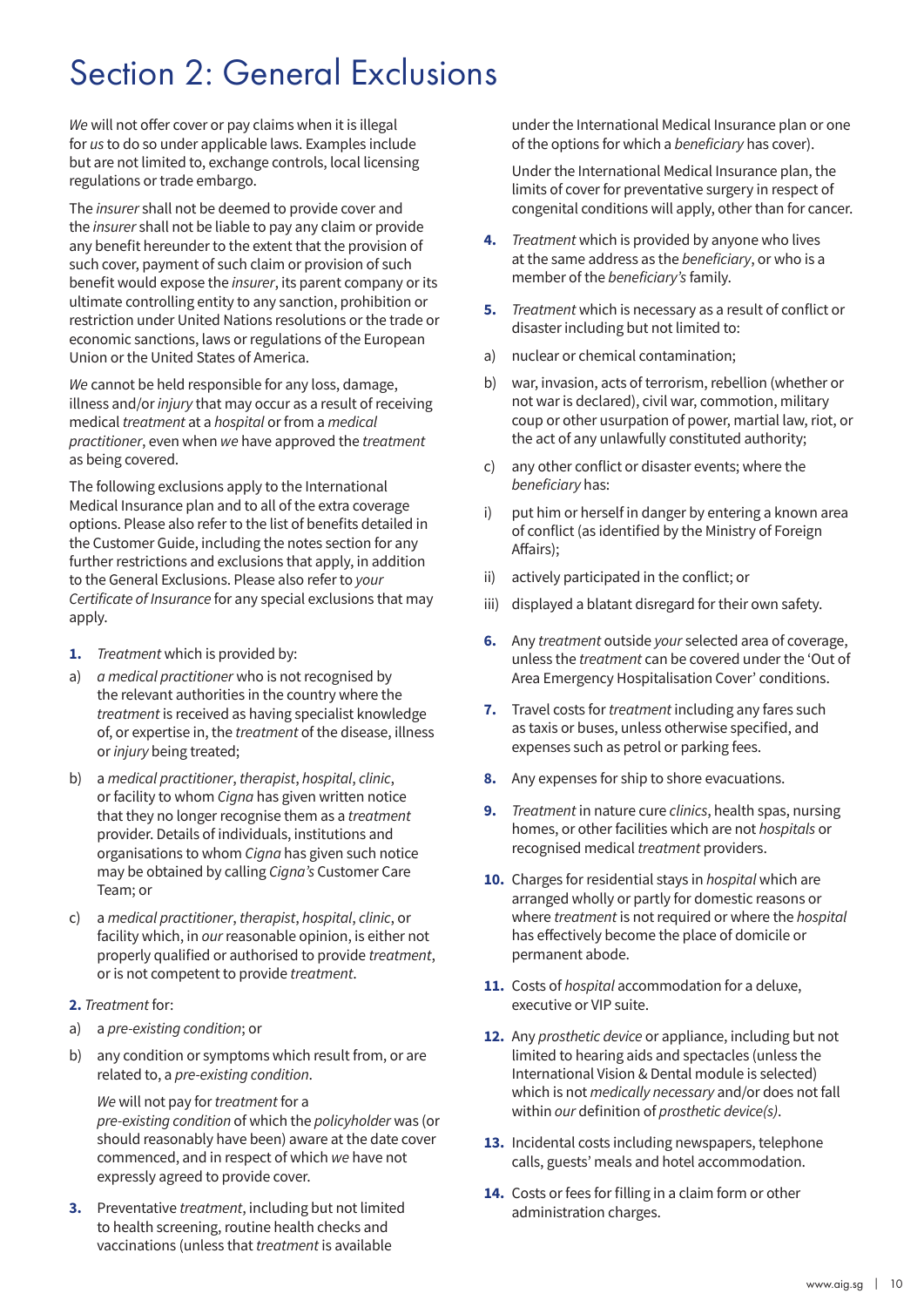- **15.** Non-medical admissions or stays in *hospital* which include:
- a) *treatment* that could take place on a *daypatient* or *outpatient* basis;
- b) convalescence;
- c) admissions and stays for social or domestic reasons e.g. washing, dressing and bathing.
- **16.** Life support *treatment* (such as mechanical ventilation) unless such *treatment* has a reasonable prospect of resulting in the *beneficiary's* recovery, or restoring the *beneficiary* to his or her previous state of health.
- **17.** Foetal *surgery*, i.e. *treatment* or *surgery* undertaken in the womb before birth, unless this is resulting from complications arising through maternity and shall be subject to the limits detailed in the Complications from Maternity benefit under the International Medical Insurance plan.
- **18.** Footcare by a Chiropodist or Podiatrist.
- **19.** *Treatment* for, or in connection with, smoking cessation.
- **20.** *Treatment* that arises from, or is in any way connected with attempted suicide, or any *injury* or illness that the *beneficiary* inflicts upon him or herself.
- **21.** Developmental problems, *treatment* for personality and/or character disorders, including but not limited to:
- a) learning difficulties such as dyslexia;
- b) physical development problems such as short height;
- c) affective personality disorder;
- d) schizoid personality disorder; or
- e) histronic personality disorder.
- **22.** Disorders of the temporomandibular joint (TMJ).
- **23.** *Treatment* for a related condition resulting from addictive conditions and disorders.
- **24.** *Treatment* for a related condition resulting from any kind of substance or alcohol use or misuse.
- **25.** *Treatment* needed because of or relating to male or female birth control, including but not limited to:
- a) surgical contraception namely:
	- vasectomy, sterilisation or implants;
- b) non-surgical contraception, namely:
	- pills or condoms;
- c) family planning namely:
	- meeting a doctor to discuss becoming pregnant or contraception.
- **26.** *Treatment* by way of the intentional termination of pregnancy, unless the pregnancy endangers a *beneficiary's* life or mental stability.
- **27.** *Treatment* for sexual dysfunction disorders (such as impotence) or other sexual problems regardless of the underlying cause.
- **28.** *Treatment* which is intended to change the refraction of one or both eyes, including but not limited to laser *treatment*, refractive keratotomy and photorefractive keratectomy. Note that *we* will pay for *treatment* to correct or restore eyesight if it is needed as a result of a disease, illness or *injury* (such as cataracts or a detached retina).
- **29.** Gender reassignment *surgery*, including elective procedures and any medical or psychological counselling in preparation for, or subsequent to, any such *surgery*, unless state or federal law requires such coverage. *We* will cover *medically necessary* behavioural health services, including but not limited to, counselling for gender dysphoria and related psychiatric conditions (such as anxiety and depression) and *medically necessary* hormonal therapy.
- **30.** *Treatment* which is necessary because of, or is any way connected with, any *injury* or sickness suffered by a *beneficiary* as a result of:
- a) taking part in a sporting activity at aprofessional level;
- b) taking part in a hazardous sporting activity or hobby, including but not limited to off-piste skiing, base jumping, tombstoning or cliff jumping, mountaineering or rock climbing, potholing, motorsports, horse riding, bull riding or bull running, parkour;
- c) solo scuba-diving; or
- d) scuba-diving at a depth of more than thirty (30) metres unless the *beneficiary* is appropriately qualified (namely PADI or equivalent) to scuba-dive at that depth.
- **31.** *Treatment* which (in *our* reasonable opinion) is experimental, or has not been proven to be effective. This includes but is not limited to:
- a) *treatment* which is provided as part of a clinical trial;
- b) *treatment* which has not been approved by the relevant public health authority in the country in which it is received; or
- c) any drug or medicine which is prescribed for a purpose for which it has not been licensed or approved in the country in which it is prescribed.
- **32.** Any form of *cosmetic* or reconstructive *treatment*, the purpose of which is to alter or improve appearance even for psychological reasons, unless that *treatment* is *medically necessary* and is a direct result of an illness or an *injury* suffered by the *beneficiary*, or as a result of *surgery*.
- **33.** *Treatment* that is in any way caused by, or necessary because of, a *beneficiary* carrying out an illegal act.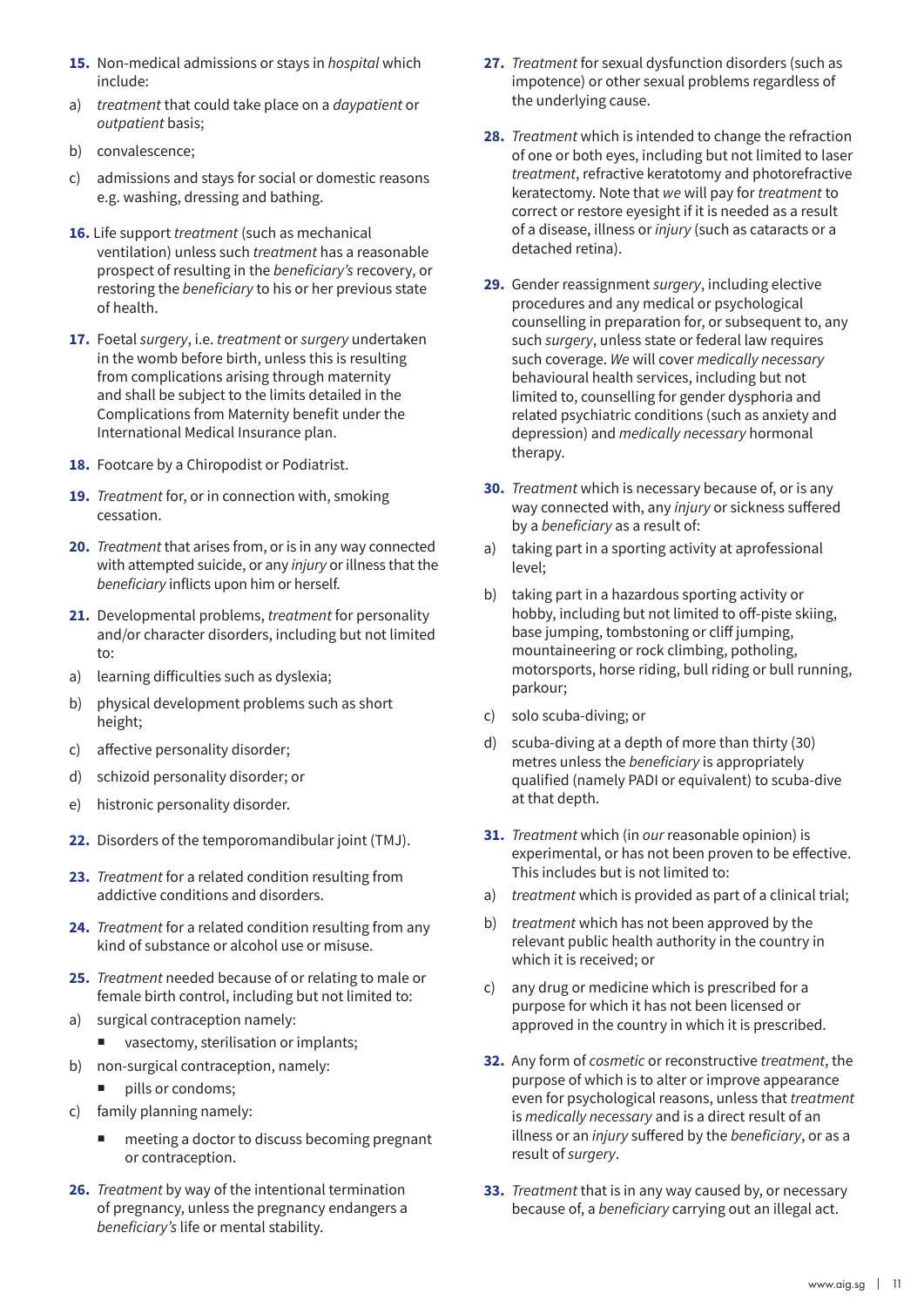# Section 3: Definitions

The words and phrases set out below have the meanings specified. Where those words and phrases are used with those meanings, they will appear in italics in these *Policy Rules*, and in the Customer Guide, including the list of benefits.

Unless otherwise provided, the singular includes the plural and the masculine includes the feminine and vice versa.

**AIG, we, us, our, the insurer** - means AIG Asia Pacific Insurance Pte. Ltd.

**Annual renewal date -** the anniversary of the *start date*.

**Application** - the *policyholder's* application and any declarations that they made during their enrolment for them and any *beneficiaries* included in the application.

**Appropriate age intervals** - child and adolescence age schedule up to age seventeen years old as set out by the **American Academy of Pediatrics (AAP)**.

**Beneficiaries, beneficiary** - anybody named in your *Certificate of Insurance* as being covered under this *policy*, including newborn children.

**Certificate of Insurance** - the certificate issued to the *policyholder*. This shows the *policy* number, the annual premium, the *start date*, the deductible amount (if selected), the cost share amount (if selected), the out of pocket maximum (if applicable), details of who is covered, any special exclusions or exclusions that have been removed at an additional premium and the health plan and selected options (if applicable) which apply.

**Cigna** - the administrator of this *policy*.

**Clinic(s)** - a health care facility which is registered or licensed in the country in which it is located, primarily to provide care for *outpatients* and where care or supervision is by a *medical practitioner*.

**Congenital condition(s)** - any abnormality, deformity, disease, illness or *injury* present at birth, whether diagnosed or not.

**Cosmetic** - services, procedures or items that are supplied primarily for aesthetic purposes and which are not necessary in order to maintain an acceptable standard of health.

**Country of habitual residence** - the country where a *beneficiary* habitually resides, as stated in *your application*.

**Country of nationality** - any country of which a *beneficiary* is a citizen, national or subject, as stated in *your application*.

**Daypatient** - a patient who is admitted to a *hospital* or *daypatient* unit or other medical facility for *treatment* or because they need a period of medically supervised recovery, but who does not occupy a bed overnight. This also includes surgical procedures carried out in a *doctor's* surgery.

**Dentist** - dental surgeon or dental practitioner who is registered or licensed as such under the laws of the country, state or other regulated area in which the *treatment* is provided.

**Doctor** - a medical professional who is registered and licensed under the laws of the country, state or regulated area to practice medicine in the country in which the *treatment* is provided.

**Emergency treatment** - *treatment* which is *medically necessary* to prevent the immediate and significant effects of illnesses, *injuries* or conditions which, if left untreated, could result in a significant deterioration in health. Only medical *treatment* through a physician, *medical practitioner* and hospitalisation that commences within twenty four (24) hours of the emergency event will be covered.

**End date** - the date on which cover under this *policy* ends, as shown in the *Certificate of Insurance*.

**Evidence-based treatment**- *treatment* which has been researched, reviewed and recognised by:

- the National Institute for Health and Clinical Excellence; or
- International Clinical Guidelines.

**Expatriate** - means a *beneficiary* residing outside of their *country of nationality*.

**Formulary drugs list** - A prescription drugs list applicable to all pharmacy claims in the *USA*. This list is developed by *Cigna* with assistance from their Pharmacy and Therapeutics Committee and is updated twice a year. All the medications included in the formulary drugs list are approved by the U.S. Food and Drug Administration (FDA). Over-the-counter (OTC) medicines (those that do not require a prescription), except insulin, are excluded from the formulary drugs list, unless state or federal law requires coverage of such medicines. *We* will notify *you* of any change that affects the coverage of a medication that *you* are taking at the time of any update.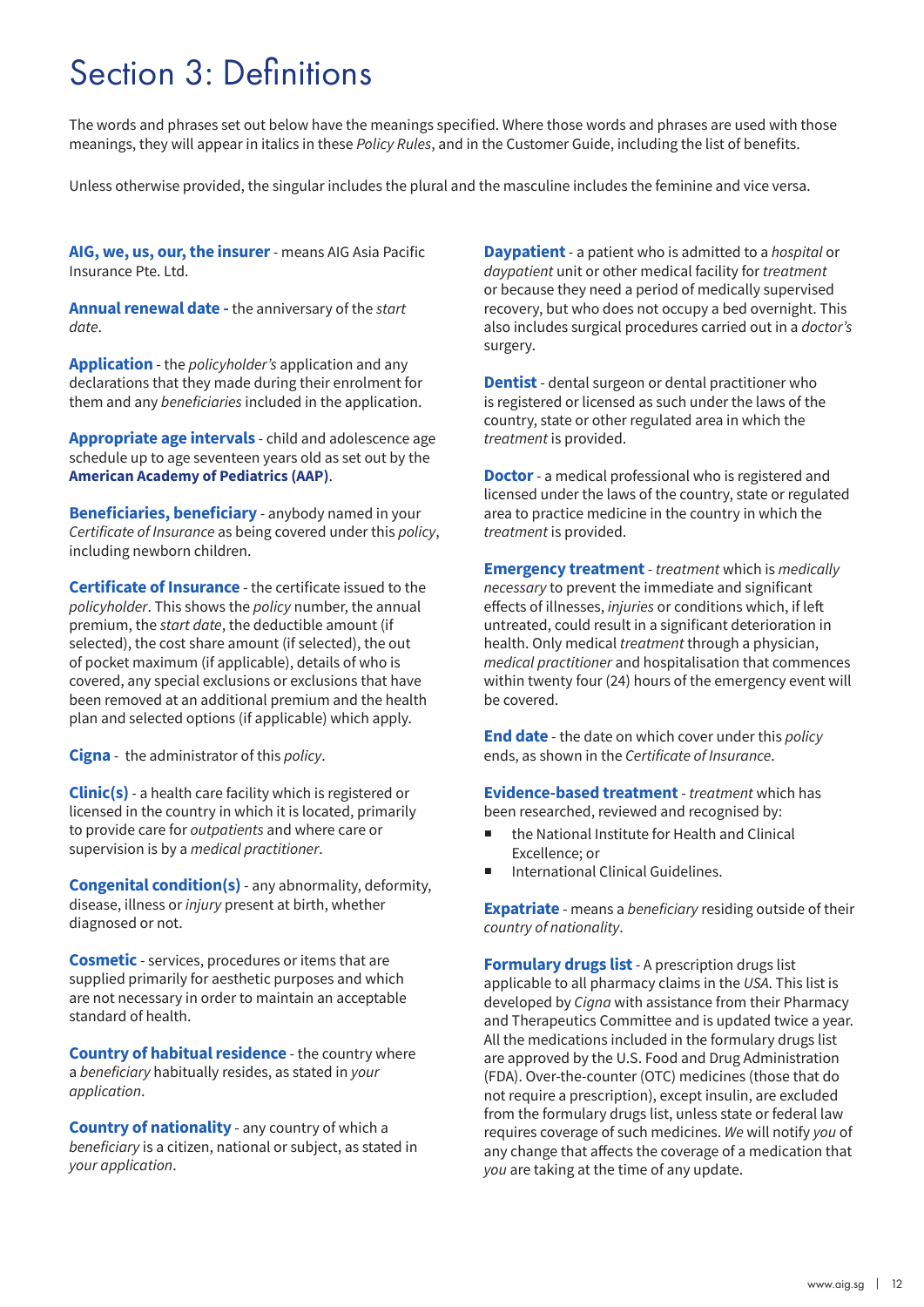**Guarantee of payment** - a binding guarantee made by *us* to pay a provider the agreed costs associated with a particular *treatment* which *we* may give to a *beneficiary* or a *hospital*, *clinic* or *medical practitioner*.

**Hospital** - any organisation or institution which is registered or licensed as a medical or surgical hospital in the country in which it is located and where the *beneficiary* is under the daily care or supervision of a *medical practitioner* or *qualified nurse*.

**Initial start date** - the first day the *beneficiary's* cover commenced on the International Medical Insurance plan.

**Injury** - a physical injury.

**Inpatient** - a patient who is admitted to *hospital* and who occupies a bed overnight or longer, for medical reasons.

**Medical assistance service** - a service which provides medical advice, evacuation, assistance and repatriation in accordance with International Clinical Guidelines. This service can be multi-lingual and assistance is available twenty four (24) hours per day.

**Medically necessary/medical necessity** - *medically necessary* covered services and supplies are those determined in accordance with International Clinical Guidelines by the medical team to be:

- required to diagnose or treat an illness, *injury*, disease or its symptoms;
- orthodox, and in accordance with generally accepted standards of medical practice;
- clinically appropriate in terms of type, frequency, extent, site and duration;
- not primarily for the convenience of the *beneficiary*, physician or other *hospital*, clinic or *medical practitioner*; and
- $\blacksquare$  rendered in the least intensive setting that is appropriate for the delivery of the services and supplies.

Where applicable, the medical team may compare the cost effectiveness of alternative services, settings or supplies when determining what the least intensive setting is.

**Medical practitioner** - a *doctor* or specialist who is registered or licensed to practice medicine under the laws of the country, state or other regulated area in which the *treatment* is provided, and who is not covered under this *policy*, or a family member of someone covered under this *policy*.

**Outpatient** - a patient who attends a *hospital*, consulting room, or outpatient *clinic* for *treatment* and is not admitted as a *daypatient* or an *inpatient*.

**Period of cover**- the twelve (12) months continuous period during which the *beneficiaries* are covered under this policy, being the period from the start date to the

end date as noted in the *Certificate of Insurance* or earlier if terminated in accordance with the *Policy Rules*.

**Personal Data** - any information relating to an identified or identifiable natural person.

**Policy** - the policy comprising these *Policy Rules*, the Customer Guide (which contains the list of benefits and claiming information), *your application* and y*our Certificate of Insurance*.

**Policy documents** - the documentation relating to the *policy*, comprising of these *Policy Rules*, the Customer Guide, *your Certificate of Insurance* and *your* medical ID Card.

**Policyholder** - a person who is aged 18 years or older who has made an *application* to *us* which has been accepted in writing by *us*, and who pays the premium under the *policy*.

**Policy Rules** - the terms and conditions, general exclusions and defined terms that govern this *policy*.

**Pre-existing condition** - any disease, illness or *injury*, or symptoms present before the *initial start* date linked to such disease, illness or *injury* for which:

- medical advice or *treatment* has been sought or received; or
- the *beneficiary* knew about and did not seek medical advice or *treatment*.

**Prosthetic device(s)** - an artificial limb or tool which is required for the purpose of or in connection with *surgery*; or is a necessary part of the *treatment* immediately following *surgery* for as long as required by *medical necessity*; or which is *medically necessary* and is part of the recuperation process on a short-term basis.

**Qualified nurse** - a nurse who is registered or licensed as such under the laws of the country, state or other regulated area in which the *treatment* is provided.

#### **Qualifying life event means:**

- marriage or civil partnership;
- commencing cohabitation with a partner;
- divorce or separation;
- $\blacksquare$  birth of a child;
- egal adoption of a child; or
- death of a spouse, partner or child.

*We* may require evidence of the above event.

**Rehabilitation** - physical, speech and occupational therapy for the purpose of *treatment* aimed at restoring the *beneficiary* to their previous state of health after an event.

#### **Selected area of coverage** - means either:

- *Worldwide, including USA; or*
- *Worldwide, excluding USA.*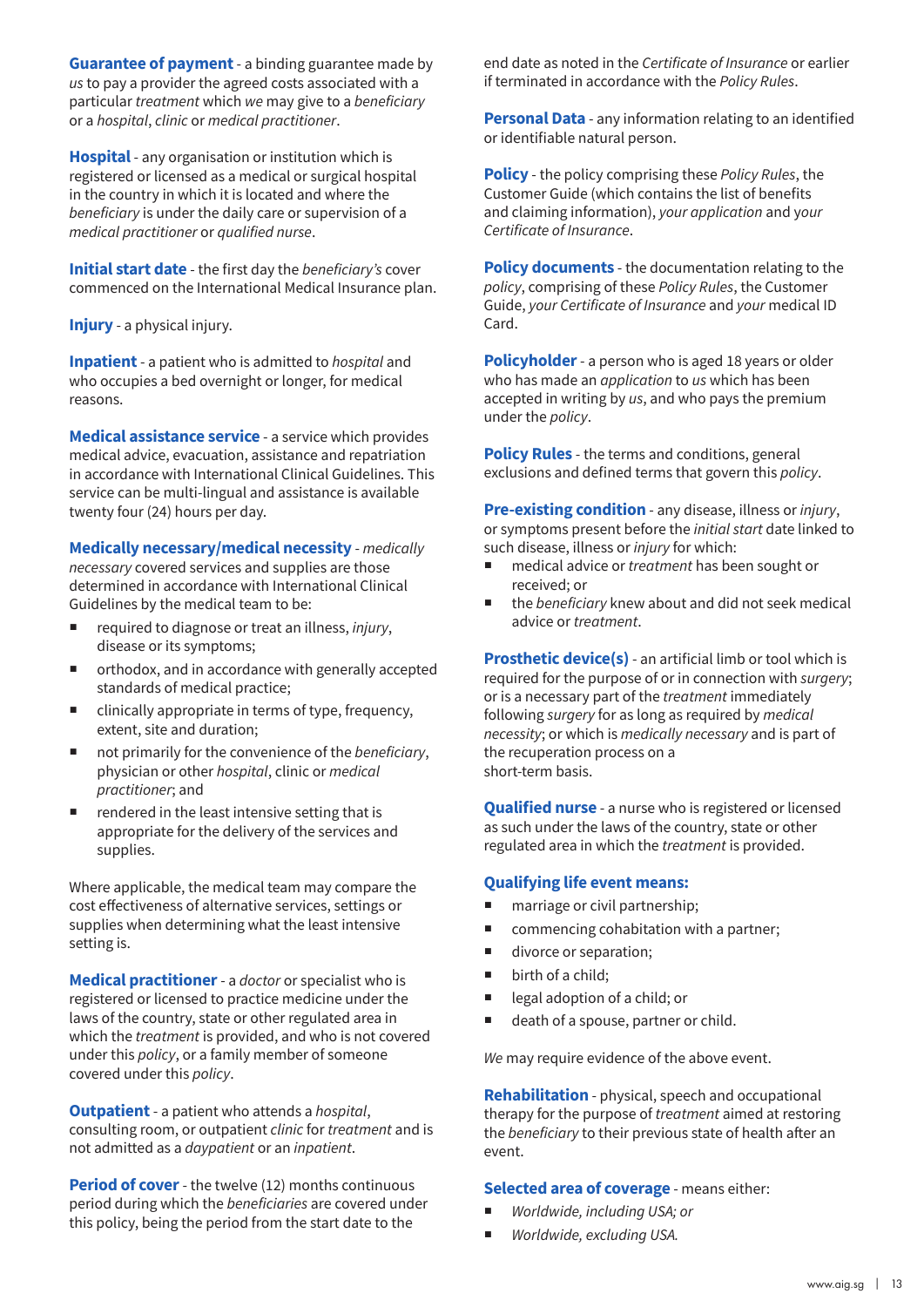**Spouse** - a *beneficiary's* legal husband or wife, or unmarried or civil partner who *we* have accepted for cover under this *policy*.

**Start date** - the date on which coverage under this *policy* starts, as shown in the *Certificate of Insurance*.

**Surgery** - the branch of medicine that treats diseases, injuries, and deformities by operative methods which involves an incision into the body.

**Therapist** - a speech therapist, dietician or orthoptist who is suitably qualified and holds the appropriate license to practice in the country where *treatment* is received.

**Treatment** - any surgical or medical treatment controlled by a *medical practitioner* that is *medically necessary* to diagnose, cure or substantially relieve disease, illness or *injury*.

**USA** - the United States of America and US territories.

**Worldwide including USA** - every country throughout the world, excluding any country with whom, at the date of commencement of *treatment*, the Federal Government of the *USA* has prohibited trade to the extent that payments are illegal under applicable law.

**Worldwide excluding USA** - worldwide, with the exception of the *USA*.

**You, your** - the *policyholder*.